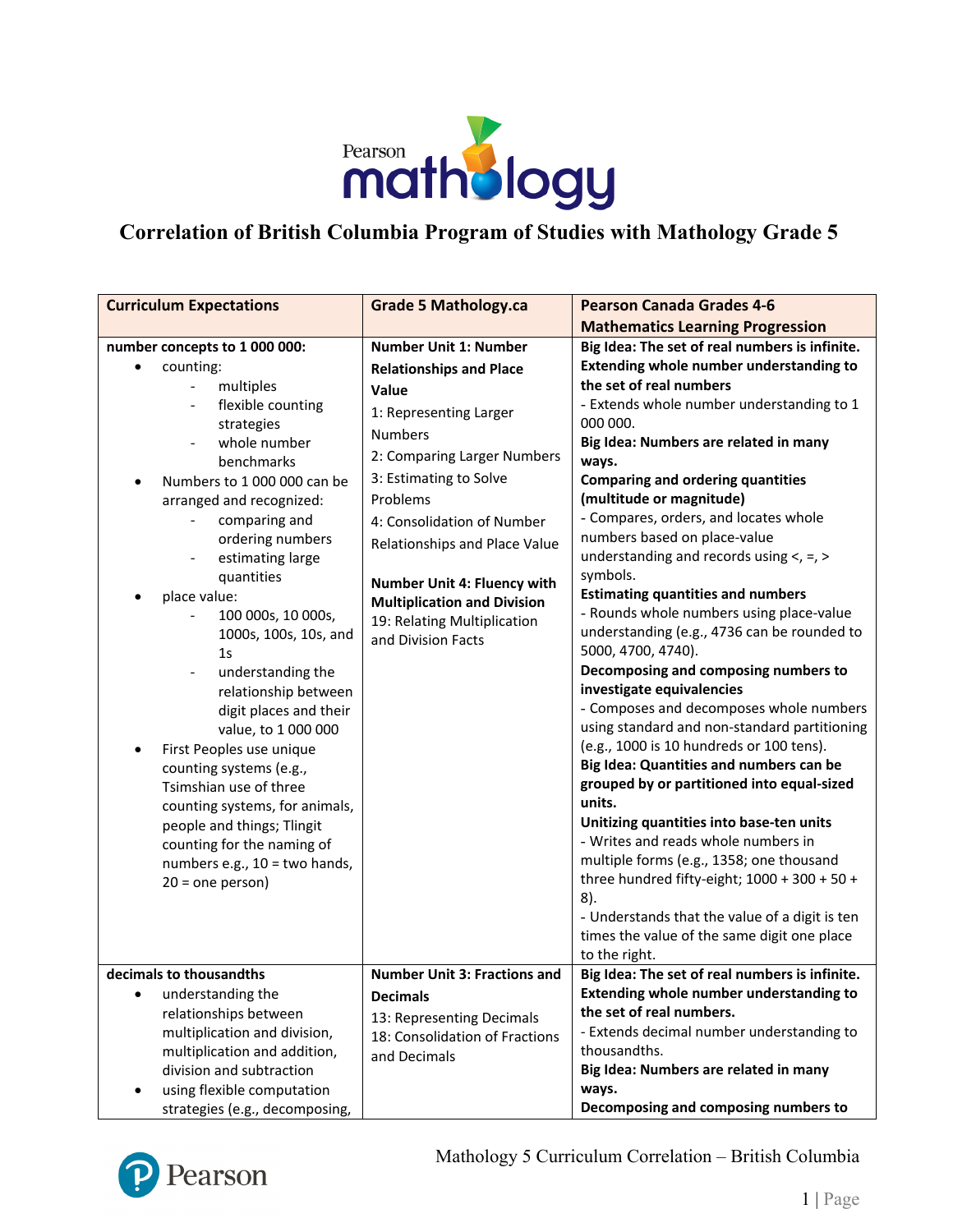| commutative principle,<br>repeated addition and<br>repeated subtraction)<br>using multiplication and<br>division in real-life contexts<br>and problem-based situations<br>whole-class number talks<br>equivalent fractions                                                                                                                                                    | Literacy<br>34: Problem Solving with<br>Money<br><b>Number Unit 3: Fractions and</b>                                                                                                                                                                                                                                                                                                                                                                                                                                                  | - Composes and decomposes decimal<br>numbers using standard and non-standard<br>partitioning (e.g., 1.6 is 16 tenths or 0.16<br>tens).<br>- Models and explains the relationship<br>between a fraction and its equivalent<br>decimal form (e.g., $\frac{2}{5} = \frac{4}{10} = 0.4$ ).<br>Big Idea: Quantities and numbers can be<br>grouped by or partitioned into equal-sized<br>units.<br>Unitizing quantities into base-ten units<br>- Uses fractions with denominators of 10 to<br>develop decimal fraction understanding and<br>notation (e.g., five-tenths is $\frac{5}{10}$ or 0.5).<br>- Understands that the value of a digit is ten<br>times the value of the same digit one place<br>to the right.<br>- Understands that the value of a digit is one-<br>tenth the value of the same digit one place<br>to the left.<br>- Writes and reads decimal numbers in<br>multiple forms (i.e., numerals, number<br>names, expanded form).<br>Big Idea: Numbers are related in many    |
|-------------------------------------------------------------------------------------------------------------------------------------------------------------------------------------------------------------------------------------------------------------------------------------------------------------------------------------------------------------------------------|---------------------------------------------------------------------------------------------------------------------------------------------------------------------------------------------------------------------------------------------------------------------------------------------------------------------------------------------------------------------------------------------------------------------------------------------------------------------------------------------------------------------------------------|-------------------------------------------------------------------------------------------------------------------------------------------------------------------------------------------------------------------------------------------------------------------------------------------------------------------------------------------------------------------------------------------------------------------------------------------------------------------------------------------------------------------------------------------------------------------------------------------------------------------------------------------------------------------------------------------------------------------------------------------------------------------------------------------------------------------------------------------------------------------------------------------------------------------------------------------------------------------------------------------|
| whole number, fraction, and decimal                                                                                                                                                                                                                                                                                                                                           | <b>Decimals</b>                                                                                                                                                                                                                                                                                                                                                                                                                                                                                                                       | ways.                                                                                                                                                                                                                                                                                                                                                                                                                                                                                                                                                                                                                                                                                                                                                                                                                                                                                                                                                                                     |
| benchmarks:<br>Two equivalent fractions are<br>two ways to represent the<br>same amount (having the<br>same whole).<br>comparing and ordering<br>fractions and decimals<br>addition and subtraction of<br>decimals to thousandths<br>estimating decimal sums and<br>differences<br>estimating fractions with<br>benchmarks (e.g., zero, half,<br>whole)<br>equal partitioning | 10: Equivalent Fractions<br>12: Comparing and Ordering<br>Fractions<br>13: Representing Decimals<br>15: Comparing and Ordering<br>Decimals<br>16: Relating Fractions and<br>Decimals<br>18: Consolidation of Fractions<br>and Decimals<br><b>Number Unit 5: Operations</b><br>with Fractions and Decimals<br>26: Estimating Sums and<br>Differences with Decimals<br>27: Adding with Decimal<br><b>Numbers</b><br>28: Subtracting with Decimal<br><b>Numbers</b><br>32: Consolidation of<br>Operations with Fractions and<br>Decimals | <b>Comparing and ordering quantities</b><br>(multitude or magnitude)<br>- Compares, orders, and locates fractions<br>with the same numerator or denominator<br>using reasoning (e.g., $\frac{3}{5}$ > $\frac{3}{6}$ because fifths are<br>larger parts).<br>- Compares, orders, and locates fractions<br>using flexible strategies (e.g., comparing<br>models; creating common denominators or<br>numerators).<br><b>Estimating quantities and numbers</b><br>- Estimates the location of decimals and<br>fractions on a number line.<br>- Estimates the size and magnitude of<br>fractions by comparing to benchmarks.<br>Decomposing and composing numbers to<br>investigate equivalencies<br>- Generates and identifies equivalent<br>fractions using flexible strategies (e.g.,<br>represents the same part of a whole; same<br>part of a set; same location on a number<br>line).<br>Big Idea: Quantities and numbers can be<br>grouped by or partitioned into equal-sized<br>units. |

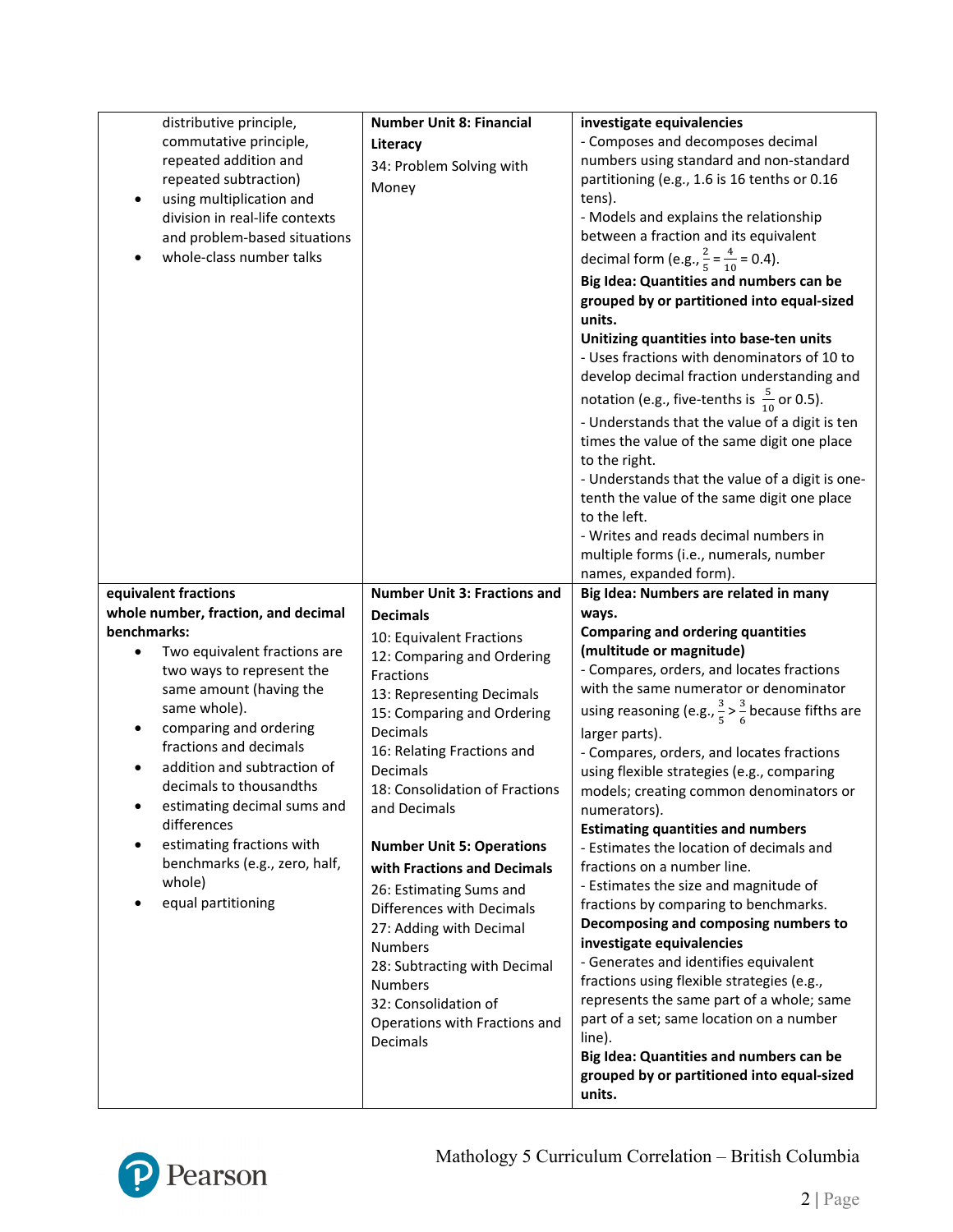|                                          | Data Unit 2: Probability           | - Partitions fractional parts into smaller     |
|------------------------------------------|------------------------------------|------------------------------------------------|
|                                          | 5A: Describing Likelihood of       | fractional units (e.g., partitions halves into |
|                                          | Outcomes                           | thirds to create sixths).                      |
|                                          |                                    | Big Idea: Quantities and numbers can be        |
|                                          |                                    | operated on to determine how many and          |
|                                          |                                    | how much.                                      |
|                                          |                                    | Developing fluency of operations               |
|                                          |                                    | - Estimates sums and differences of decimal    |
|                                          |                                    | numbers (e.g., calculating costs of            |
|                                          |                                    | transactions involving dollars and cents).     |
|                                          |                                    | - Solves decimal number computation using      |
|                                          |                                    | efficient strategies.                          |
| addition and subtraction of whole        | Number Unit 2: Fluency with        | Big Idea: Numbers are related in many          |
| numbers to 1 000 000:                    | <b>Addition and Subtraction</b>    | ways.                                          |
| using flexing computational<br>$\bullet$ |                                    | <b>Estimating quantities and numbers</b>       |
| strategies involving taking              | 5: Estimating Sums and             | - Rounds whole numbers using place-value       |
| apart (e.g., decomposing                 | <b>Differences</b>                 | understanding (e.g., 4736 can be rounded to    |
| using friendly numbers and               | 6: Exploring Addition              | 5000, 4700, 4740).                             |
| compensating) and combining              | Strategies                         | Big Idea: Quantities and numbers can be        |
| numbers in a variety of ways,            | 7: Exploring Subtraction           | operated on to determine how many and          |
| regrouping                               | Strategies                         | how much.                                      |
| estimating sums and                      |                                    | Developing conceptual meaning of               |
| differences to 10 000                    | 8: Using Knowledge of Basic        | operations                                     |
|                                          | Facts                              | - Extends whole number computation             |
| using addition and<br>$\bullet$          | 9: Consolidation of Fluency        |                                                |
| subtraction in real-life                 | with Addition and Subtraction      | models to larger numbers.                      |
| contexts and problem-based               |                                    | Developing fluency of operations               |
| situations                               |                                    | - Estimates the result of whole number         |
|                                          |                                    | operations using contextually relevant         |
|                                          |                                    | strategies (e.g., How many buses are needed    |
|                                          |                                    | to take the Grade 8 classes to the museum?).   |
|                                          |                                    | - Solves whole number computation using        |
|                                          |                                    | efficient strategies (e.g., mental             |
|                                          |                                    | computation, algorithms, calculating cost of   |
|                                          |                                    | transactions and change owing, saving          |
|                                          |                                    | money to make a purchase).                     |
| multiplication and division to 3 digits, | Number Unit 4: Fluency with        | Big Idea: Quantities and numbers can be        |
| including division with remainders:      | <b>Multiplication and Division</b> | operated on to determine how many and          |
| understanding the<br>$\bullet$           | 19: Relating Multiplication        | how much.                                      |
| relationship between                     | and Division Facts                 | Investigating number and arithmetic            |
| multiplication and division,             | 20: Using Estimation for           | properties                                     |
| multiplication and addition,             | Multiplication and Division        | - Recognizes and generates equivalent          |
| and division and subtraction             | 21: Strategies for Multiplying     | numerical expressions using commutative        |
| using flexible computation               |                                    | and associative properties.                    |
| strategies (e.g., decomposing,           | Larger Numbers                     | - Understands operational relationships (e.g., |
| distributive principle,                  | 22: Multiplying Whole              | inverse relationship between                   |
| commutative principle,                   | <b>Numbers</b>                     | multiplication/division,                       |
| repeated addition, repeated              | 23: Dividing Larger Numbers        | addition/subtraction).                         |
| subtraction)                             | 25: Consolidation of Fluency       | - Understands the identity of operations       |
| using multiplication and                 | with Multiplication and            | $(e.g., 5 + 0 = 5; 7 \times 1 = 7).$           |
| division in real-life contexts           |                                    | Developing conceptual meaning of               |
| and problem-based situations             | Division                           | operations                                     |
| whole-class number talks                 |                                    |                                                |

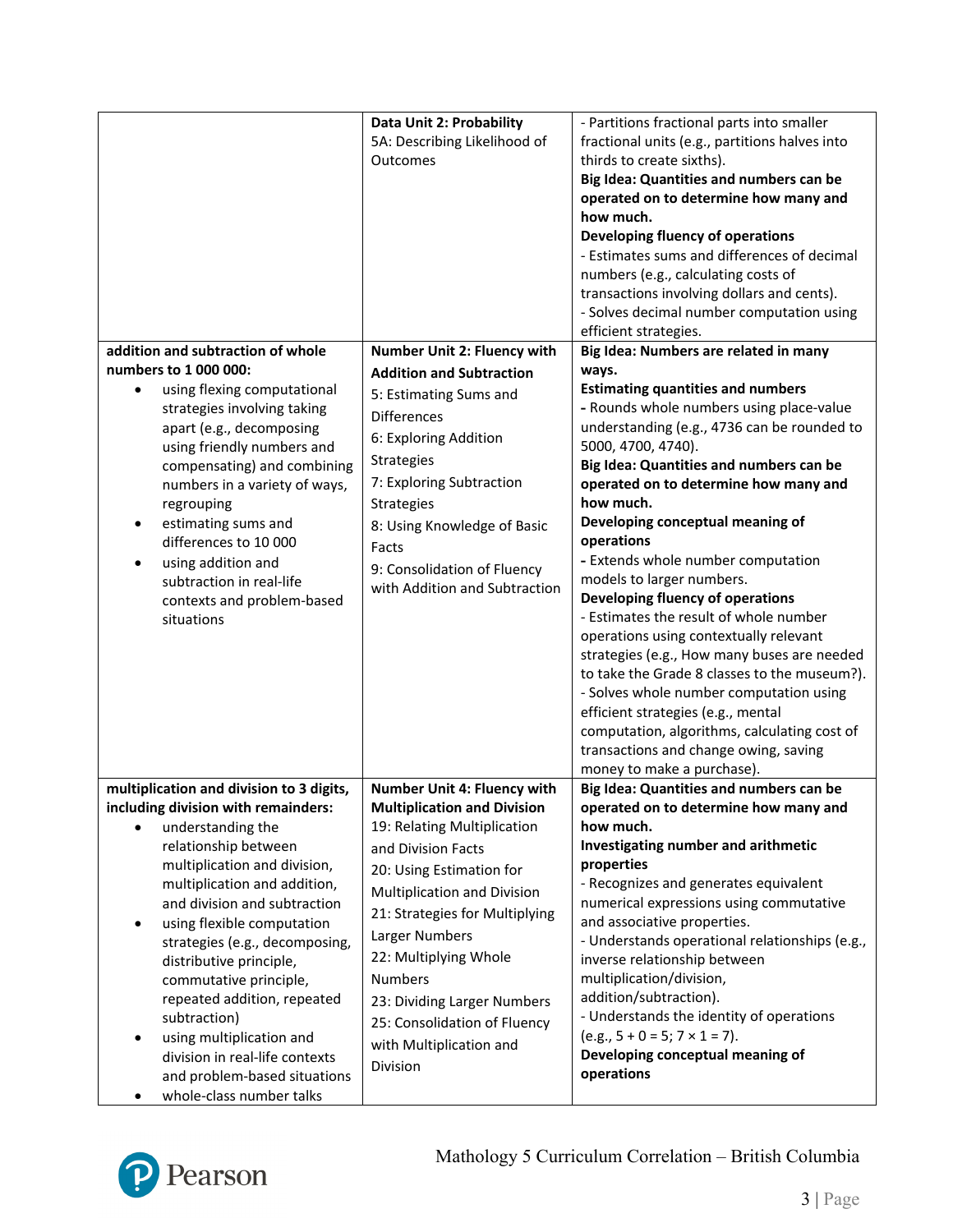|                                                                                                                                                                                                                                                                                                                                                                                                                                                                            |                                                                                                                                                                                                       | - Understands the effect of multiplying and<br>dividing whole numbers by powers of 10.<br>- Extends whole number computation<br>models to larger numbers.<br>Developing fluency of operations<br>- Fluently recalls multiplication and division<br>facts to 100.<br>- Solves whole number computation using<br>efficient strategies (e.g., mental<br>computation, algorithms, calculating cost of<br>transactions and change owing, saving<br>money to make a purchase). |
|----------------------------------------------------------------------------------------------------------------------------------------------------------------------------------------------------------------------------------------------------------------------------------------------------------------------------------------------------------------------------------------------------------------------------------------------------------------------------|-------------------------------------------------------------------------------------------------------------------------------------------------------------------------------------------------------|--------------------------------------------------------------------------------------------------------------------------------------------------------------------------------------------------------------------------------------------------------------------------------------------------------------------------------------------------------------------------------------------------------------------------------------------------------------------------|
| addition and subtraction of decimals                                                                                                                                                                                                                                                                                                                                                                                                                                       | <b>Number Unit 5: Operations</b>                                                                                                                                                                      | Big Idea: Quantities and numbers can be                                                                                                                                                                                                                                                                                                                                                                                                                                  |
| to thousandths:                                                                                                                                                                                                                                                                                                                                                                                                                                                            | with Fraction and Decimals                                                                                                                                                                            | operated on to determine how many and                                                                                                                                                                                                                                                                                                                                                                                                                                    |
| estimating decimal sums and<br>$\bullet$<br>differences<br>using visual models such as<br>base 10 blocks, place-value<br>mats, grid paper, and number<br>lines<br>using addition and<br>subtraction in real-life<br>contexts and problem-based<br>situations<br>whole-class number talks                                                                                                                                                                                   | 26: Estimating Sums and<br>Differences with Decimals<br>27: Adding with Decimal<br><b>Numbers</b><br>28: Subtracting with Decimal<br><b>Numbers</b><br>32: Consolidation of Fractions<br>and Decimals | how much.<br>Developing conceptual meaning of<br>operations<br>- Demonstrates an understanding of decimal<br>number computation through modelling and<br>flexible strategies.<br>Developing fluency of operations<br>- Estimates sums and differences of decimal<br>numbers (e.g., calculating costs of<br>transactions involving dollars and cents).<br>- Solves decimal number computation using<br>efficient strategies.                                              |
|                                                                                                                                                                                                                                                                                                                                                                                                                                                                            |                                                                                                                                                                                                       |                                                                                                                                                                                                                                                                                                                                                                                                                                                                          |
|                                                                                                                                                                                                                                                                                                                                                                                                                                                                            |                                                                                                                                                                                                       |                                                                                                                                                                                                                                                                                                                                                                                                                                                                          |
| addition and subtraction facts to 20:<br>Provide opportunities for<br>authentic practice, building<br>on previous grade-level<br>addition and subtraction facts<br>applying strategies and<br>٠<br>knowledge of addition and<br>subtraction facts in real-life<br>contexts and problem-based<br>situations, as well as when<br>making math-to-math<br>connections (e.g., for 800 +<br>700, you can annex the zeros<br>and use the knowledge of 8 +<br>7 to find the total) | Number Unit 2: Fluency with<br><b>Addition and Subtraction</b><br>8: Using Knowledge of Basic<br>Facts                                                                                                | Big Idea: Quantities and numbers can be<br>operated on to determine how many and<br>how much.<br>Investigating number and arithmetic<br>properties<br>- Recognizes and generates equivalent<br>numerical expressions using commutative<br>and associative properties.<br>- Understands operational relationships (e.g.,<br>inverse relationship between<br>multiplication/division,<br>addition/subtraction).                                                            |
| multiplication and division facts to                                                                                                                                                                                                                                                                                                                                                                                                                                       | Number Unit 4: Fluency with                                                                                                                                                                           | Big Idea: Quantities and numbers can be                                                                                                                                                                                                                                                                                                                                                                                                                                  |
| 100 (emerging computational                                                                                                                                                                                                                                                                                                                                                                                                                                                | <b>Multiplication and Division</b>                                                                                                                                                                    | operated on to determine how many and                                                                                                                                                                                                                                                                                                                                                                                                                                    |
| fluency):                                                                                                                                                                                                                                                                                                                                                                                                                                                                  | 19: Relating Multiplication                                                                                                                                                                           | how much.                                                                                                                                                                                                                                                                                                                                                                                                                                                                |
| Provide opportunities for<br>concrete and pictorial                                                                                                                                                                                                                                                                                                                                                                                                                        | and Division Facts<br>25: Consolidation of Fluency                                                                                                                                                    | Investigating number and arithmetic<br>properties                                                                                                                                                                                                                                                                                                                                                                                                                        |
| representations of                                                                                                                                                                                                                                                                                                                                                                                                                                                         | with Multiplication and                                                                                                                                                                               | - Recognizes and generates equivalent                                                                                                                                                                                                                                                                                                                                                                                                                                    |
| multiplication.                                                                                                                                                                                                                                                                                                                                                                                                                                                            | Division                                                                                                                                                                                              | numerical expressions using commutative<br>and associative properties.                                                                                                                                                                                                                                                                                                                                                                                                   |
| Use games to provide<br>opportunities for authentic                                                                                                                                                                                                                                                                                                                                                                                                                        | <b>Patterning Unit 1: Patterning</b>                                                                                                                                                                  | - Understands operational relationships (e.g.,                                                                                                                                                                                                                                                                                                                                                                                                                           |

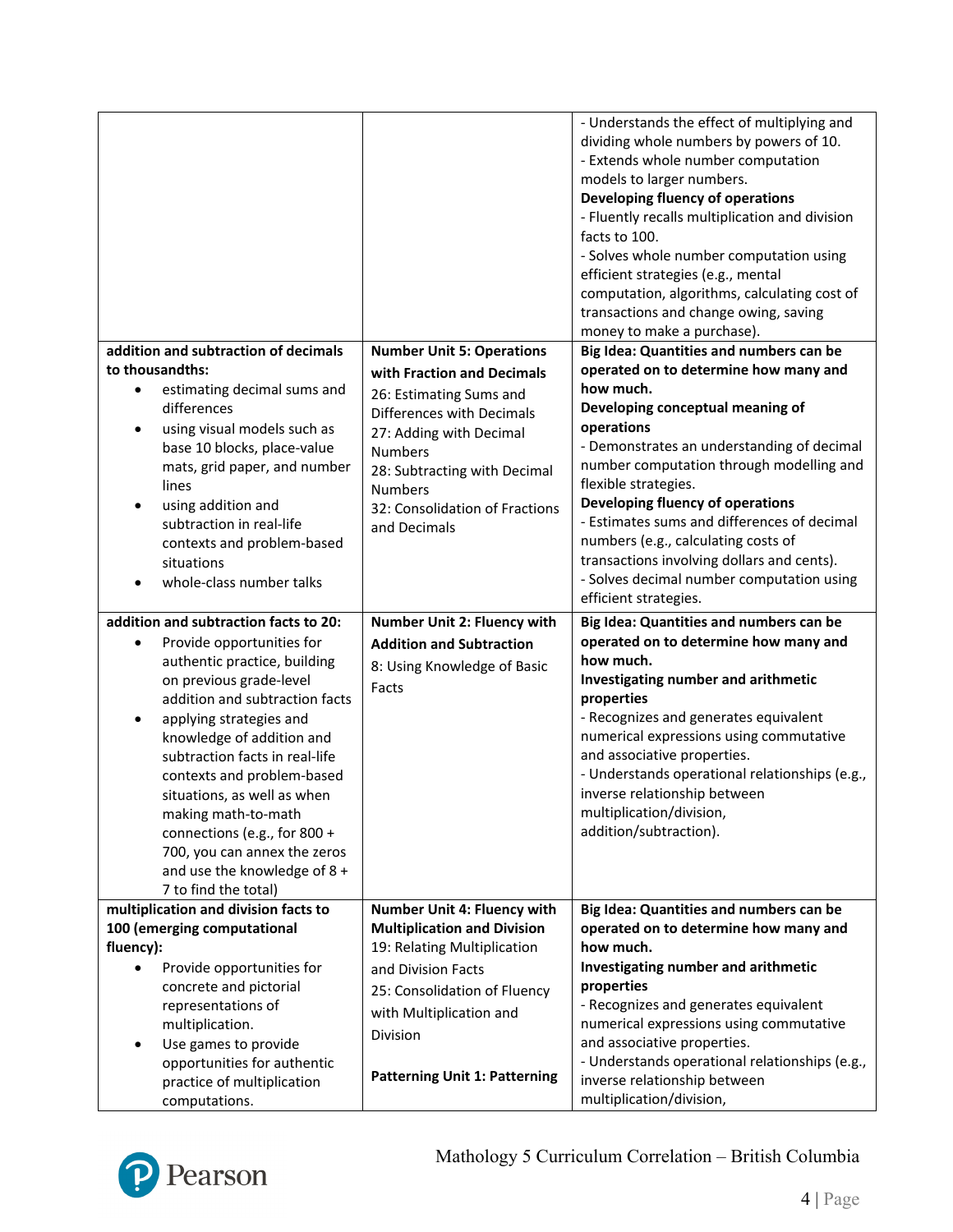| looking for patterns in<br>$\bullet$<br>numbers, such as in a | 2: Investigating Number<br>Patterns  | addition/subtraction).<br>- Understands the identity of operations                         |
|---------------------------------------------------------------|--------------------------------------|--------------------------------------------------------------------------------------------|
| hundred chart, to further                                     |                                      | $(e.g., 5 + 0 = 5; 7 \times 1 = 7).$                                                       |
| develop understanding of                                      |                                      | Developing fluency of operations                                                           |
| multiplication computation                                    |                                      | - Fluently recalls multiplication and division                                             |
| Connect multiplication to                                     |                                      | facts to 100.                                                                              |
| skip-counting.                                                |                                      | - Solves whole number computation using<br>efficient strategies (e.g., mental              |
| Connect multiplication to<br>division and repeated            |                                      | computation, algorithms, calculating cost of                                               |
| addition.                                                     |                                      | transactions and change owing, saving                                                      |
| using mental math strategies                                  |                                      | money to make a purchase).                                                                 |
| such as doubling and halving,                                 |                                      |                                                                                            |
| annexing, and distributive                                    |                                      |                                                                                            |
| property                                                      |                                      |                                                                                            |
| developing computational                                      |                                      |                                                                                            |
| fluency with facts to 100                                     |                                      |                                                                                            |
| rules for increasing and decreasing                           | <b>Patterning Unit 1: Patterning</b> | Big Idea: Regularity and repetition form                                                   |
| patterns with words, numbers,                                 | 1: Investigating Geometric           | patterns that can be generalized and                                                       |
| symbols, and variables                                        | Patterns                             | predicted mathematically.<br>Representing patterns, relations, and                         |
|                                                               | 2: Investigating Number              | functions                                                                                  |
|                                                               | Patterns                             | - Describes, generates, extends, translates,                                               |
|                                                               | 3: Using Pattern Rules to            | and corrects number and shape patterns                                                     |
|                                                               | Solve Problems                       | that follow a predetermined rule.                                                          |
|                                                               | 4: Consolidation of Patterning       | - Uses multiple approaches to model                                                        |
|                                                               |                                      | situations involving repetition (i.e., repeating                                           |
|                                                               |                                      | patterns) and change (i.e.,                                                                |
|                                                               |                                      | increasing/decreasing patterns) (e.g., using                                               |
|                                                               |                                      | objects, tables, graphs, symbols, loops and                                                |
|                                                               |                                      | nested loops in coding).<br>- Represents a numeric or shape pattern                        |
|                                                               |                                      | using a table of values by pairing the term                                                |
|                                                               |                                      | value with a term number.                                                                  |
|                                                               |                                      | - Generates a visual model to represent a                                                  |
|                                                               |                                      | simple number pattern.                                                                     |
|                                                               |                                      | - Represents a mathematical context or                                                     |
|                                                               |                                      | problem with expressions and equations                                                     |
|                                                               |                                      | using variables to represent unknowns.                                                     |
|                                                               |                                      | Generalizing and analyzing patterns,                                                       |
|                                                               |                                      | relations, and functions                                                                   |
|                                                               |                                      | - Explains the rule for numeric patterns<br>including the starting point and change (e.g., |
|                                                               |                                      | given: 16, 22, 28, 34,  Start at 16 and add 6                                              |
|                                                               |                                      | each time).                                                                                |
|                                                               |                                      | - Describes numeric and shape patterns                                                     |
|                                                               |                                      | using words and numbers.                                                                   |
|                                                               |                                      | - Predicts the value of a given element in a                                               |
|                                                               |                                      | numeric or shape pattern using pattern                                                     |
|                                                               |                                      | rules.                                                                                     |

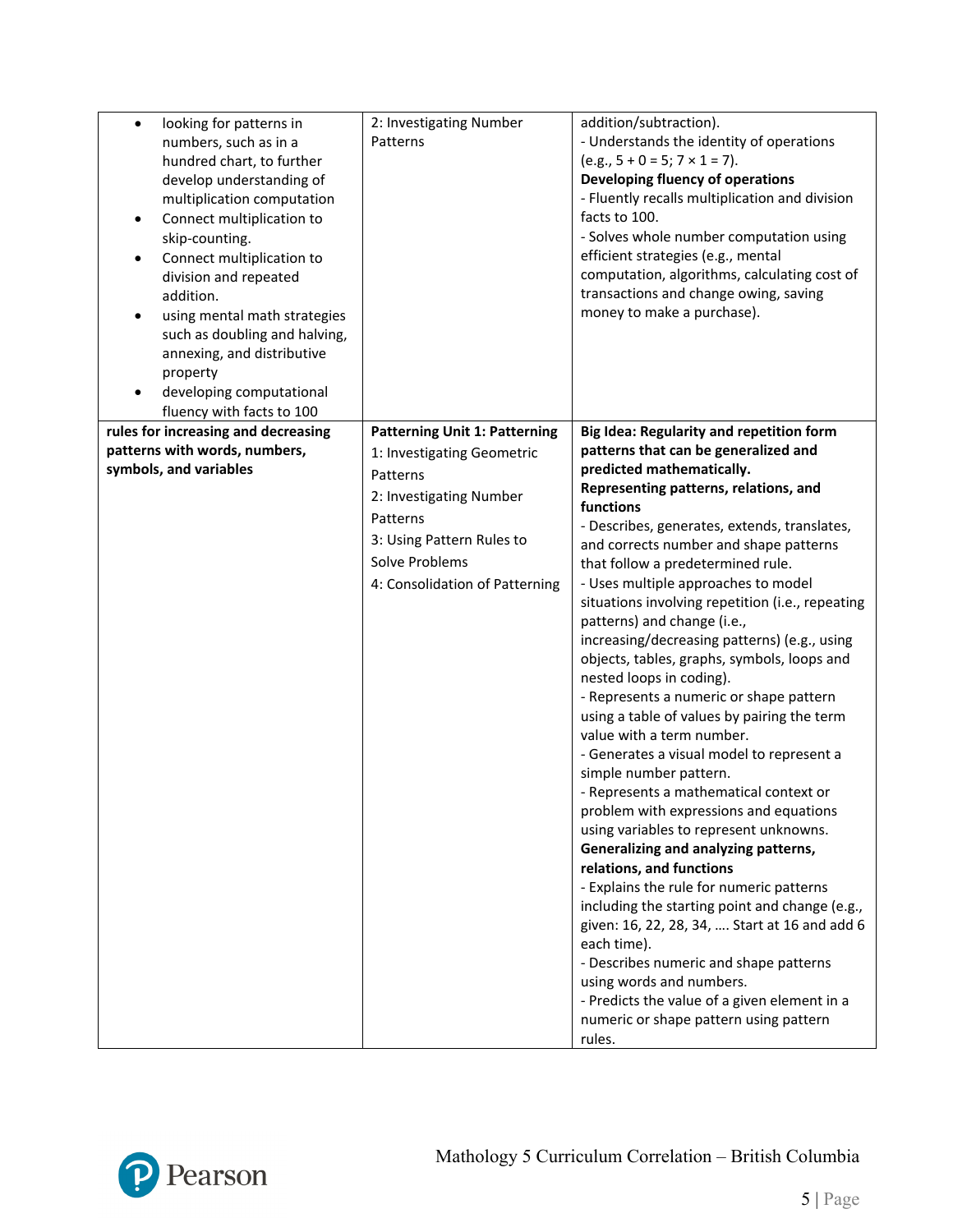| one-step equations with variables:         | <b>Patterning Unit 2: Variables</b> | Big Idea: Patterns and relations can be                                        |
|--------------------------------------------|-------------------------------------|--------------------------------------------------------------------------------|
| solving one-step equations                 | and Equations                       | represented with symbols, equations, and                                       |
| with a variable                            | 5: Using Variables                  | expressions.                                                                   |
| expressing a given problem as<br>$\bullet$ | 6: Solving Addition and             | Understanding equality and inequality,                                         |
| an equation, using symbols                 | <b>Subtraction Equations</b>        | building on generalized properties of                                          |
| $(e.g., 4 + X = 15)$                       |                                     | numbers and operations                                                         |
|                                            | 7: Solving Multiplication and       | - Expresses a one-step mathematical                                            |
|                                            | <b>Division Equations</b>           | problem as an equation using a symbol or                                       |
|                                            | 8: Using Equations to Solve         | letter to represent an unknown number                                          |
|                                            | Problems                            | (e.g., Sena had some tokens and used four.                                     |
|                                            | 10: Consolidation of Variables      | She has seven left: $\Box - 4 = 7$ ).                                          |
|                                            | and Equations                       | - Determines an unknown number in simple                                       |
|                                            |                                     | one-step equations using different strategies                                  |
|                                            |                                     | $(e.g., n \times 3 = 12; 13 - \square = 8).$                                   |
|                                            |                                     | - Uses arithmetic properties to investigate                                    |
|                                            |                                     | and transform one-step addition and                                            |
|                                            |                                     | multiplication equations (e.g., $5 + 4 = 9$ and 5                              |
|                                            |                                     | $+ a = 9$ have the same structure and can be                                   |
|                                            |                                     | rearranged in similar ways to maintain                                         |
|                                            |                                     | equality: $4 + 5 = 9$ and $a + 5 = 9$ ).                                       |
|                                            |                                     | - Uses arithmetic properties to investigate                                    |
|                                            |                                     | and transform one-step subtraction and                                         |
|                                            |                                     | division equations (e.g., $12 - 5 = 7$ and $12 - b$                            |
|                                            |                                     | = 7 have the same structure and can be                                         |
|                                            |                                     | rearranged in similar ways to maintain                                         |
|                                            |                                     | equality: $12 - 7 = 5$ and $12 - 7 = b$ ).                                     |
|                                            |                                     | Using variables, algebraic expressions, and                                    |
|                                            |                                     | equations to represent mathematical                                            |
|                                            |                                     | relations                                                                      |
|                                            |                                     | - Understands an unknown quantity (i.e.,                                       |
|                                            |                                     | variable) may be represented by a symbol or                                    |
|                                            |                                     | letter (e.g., $13 - \square = 8$ ; $4n = 12$ ).                                |
|                                            |                                     | - Flexibly uses symbols and letters to                                         |
|                                            |                                     | represent unknown quantities in equations                                      |
|                                            |                                     | (e.g., knows that $4 + \square = 7$ ; $4 + x = 7$ ; and $4 +$                  |
|                                            |                                     | $y = 7$ all represent the same equation with $\Box$ ,                          |
|                                            |                                     | $x$ , and $y$ representing the same value).                                    |
|                                            |                                     | - Interprets and writes algebraic expressions                                  |
|                                            |                                     | (e.g., 2n means two times a number;                                            |
|                                            |                                     | subtracting a number from 7 can be written                                     |
|                                            |                                     | as $7 - n$ ).                                                                  |
| area measurement of squares and            | Measurement Unit 1: Length,         | Big Idea: Many things in our world (e.g.,                                      |
| rectangles relationship between area       | <b>Perimeter, and Area</b>          | objects, spaces, events) have attributes that<br>can be measured and compared. |
| and perimeter:                             | 3: Measuring the Area of            |                                                                                |
| measuring area of squares                  | Rectangles                          | Understanding attributes that can be<br>measured, compared, and ordered        |
| and rectangles, using tiles,               | 4: Relating the Perimeter and       | - Understands area as an attribute of 2-D                                      |
| geoboards, grid paper                      | Area of Rectangles                  | shapes that can be measured and compared.                                      |
| investigating perimeter and                | 6: Consolidation of Length,         | Big Idea: Assigning a unit to a continuous                                     |
| area and how they are related              |                                     | attribute allows us to measure and make                                        |
| to but not dependent on each               | Perimeter, and Area                 |                                                                                |
| other                                      |                                     | comparisons.                                                                   |

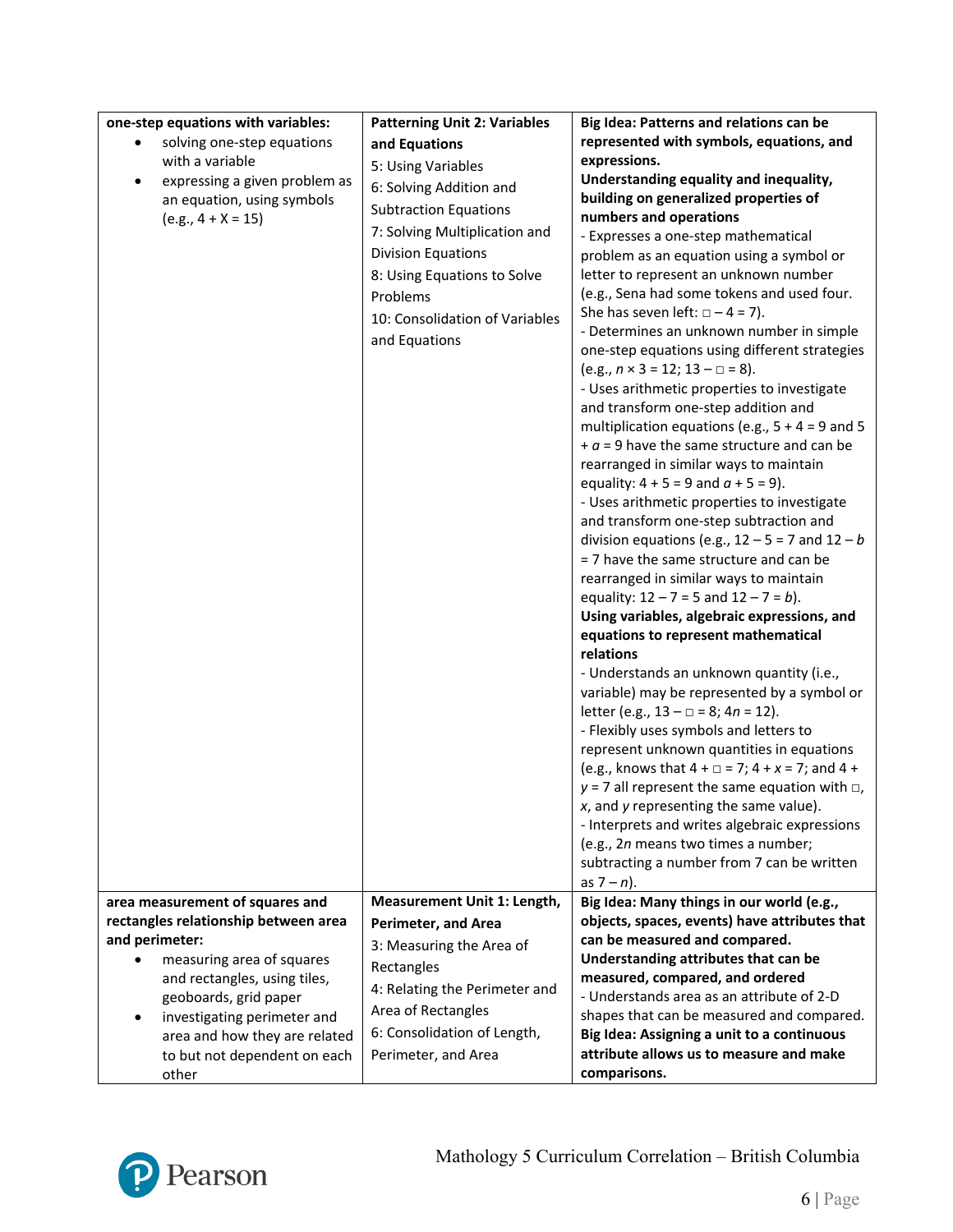| use traditional dwellings                                                                                                                                                                                                                                                           |                                                                                                                                                                                                                                       | Selecting and using units to estimate,<br>measure, construct, and make comparisons<br>- Develops understanding of square units<br>(e.g., square unit, square cm, square m) to<br>measure area of 2-D shapes.<br>- Chooses the most appropriate unit to<br>measure a given attribute of an object (e.g.,<br>classroom area measured in square metres).<br>Understands relationships among measured<br>units<br>- Investigates the relationship between<br>perimeter and area in rectangles.                                                                                                                                                                                                                                                                      |
|-------------------------------------------------------------------------------------------------------------------------------------------------------------------------------------------------------------------------------------------------------------------------------------|---------------------------------------------------------------------------------------------------------------------------------------------------------------------------------------------------------------------------------------|-----------------------------------------------------------------------------------------------------------------------------------------------------------------------------------------------------------------------------------------------------------------------------------------------------------------------------------------------------------------------------------------------------------------------------------------------------------------------------------------------------------------------------------------------------------------------------------------------------------------------------------------------------------------------------------------------------------------------------------------------------------------|
| duration, using measurement of time:<br>understanding elapsed time<br>and duration<br>apply concepts of time in real-<br>life contexts and problem-<br>based situations<br>daily and seasonal cycles,<br>moon cycles, tides, journeys,<br>events                                    | <b>Measurement Unit 3: Time</b><br>13: Exploring Elapsed Time<br>14: Solving Problems Involving<br>Time<br>15: Consolidation of Time                                                                                                  | Big Idea: Assigning a unit to a continuous<br>attribute allows us to measure and make<br>comparisons.<br>Selecting and using units to estimate,<br>measure, construct, and make comparisons<br>- Reads and records time (i.e., digital and<br>analogue) and calendar dates.<br>Understanding relationships among<br>measured units<br>- Understands relationship among different<br>measures of time (e.g., seconds, minutes,<br>hours, days, decades).                                                                                                                                                                                                                                                                                                         |
| classification of prisms and pyramids:<br>investigating 3D objects and<br>2D shapes, based on multiple<br>attributes<br>describing and sorting<br>quadrilaterals<br>describing and constructing<br>rectangular and triangular<br>prisms<br>identifying prisms in the<br>environment | <b>Geometry Unit 1A: 2-D</b><br><b>Shapes and 3-D Solids</b><br>1: Properties of 2-D Shapes<br>and 3-D Objects<br>2: Investigating Quadrilaterals<br>3: Constructing Prisms<br>4: Consolidation of 2-D<br>Shapes and 3-D Solids       | Big Ideas: 2-D shapes and 3-D solids can be<br>analyzed and classified in different ways by<br>their attributes.<br>Investigating geometric attributes and<br>properties of 2-D shapes and 3-D solids<br>- Sorts, describes, constructs, and classifies<br>polygons based on side attributes (e.g.,<br>parallel, perpendicular, regular/irregular).<br>- Sorts, describes, constructs, and classifies 3-<br>D objects based on edges, faces, vertices,<br>and angles (e.g., prisms, pyramids).<br>- Sorts, describes, classifies 2-D shapes based<br>on their geometric properties (e.g., side<br>lengths, angles, diagonals).<br>- Classifies 2-D shapes within a hierarchy<br>based on their properties (e.g., rectangles<br>are a subset of parallelograms). |
| single transformations:<br>single transformations<br>(slide/translation,<br>flip/reflection, turn/rotation)<br>using concrete materials with<br>a focus on the motion of<br>transformations<br>weaving, cedar basket,<br>designs                                                    | <b>Geometry Unit 2A:</b><br><b>Transformations</b><br>5A: Investigating Translations<br>6A: Investigating Reflections<br>7A: Investigating Rotations<br>8A: Identifying<br>Transformations<br>9A: Consolidation of<br>Transformations | Big Ideas: 2-D shapes and 3-D solids can be<br>transformed in many ways and analyzed for<br>change.<br>Exploring 2-D shapes and 3-D solids by<br>applying and visualizing transformations<br>- Identifies, describes, and performs single<br>transformations (i.e., translation, reflection,<br>rotation) on 2-D shapes.                                                                                                                                                                                                                                                                                                                                                                                                                                        |

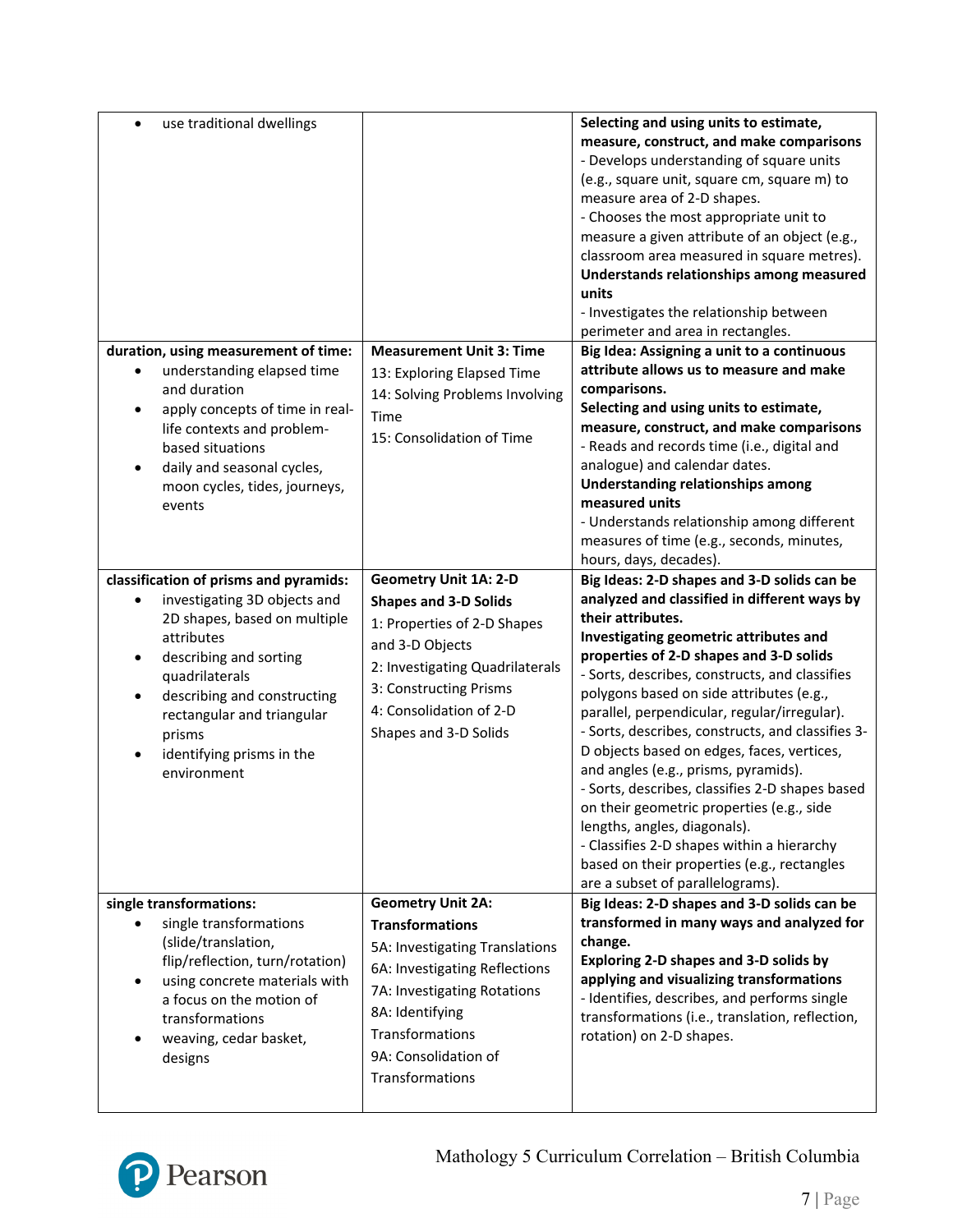| one-to-one correspondence and<br>many-to-one correspondence, using<br>double-bar graphs:<br>many-to-one<br>correspondence: one symbol<br>represents a group or a value<br>(e.g., on a bar graph, one<br>square may represent five<br>cookies)                                                                                                                                                                                       | Data Management Unit 1A:<br><b>Data Management</b><br>1: Exploring First-Hand and<br>Second-Hand Data<br>2: Constructing Double-Bar<br>Graphs<br>3: Interpreting Double-Bar<br>Graphs<br>4: Consolidation of Data<br>Management | <b>Big Idea: Formulating questions, collecting</b><br>data, and consolidating data in visual and<br>graphical displays help us understand,<br>predict, and interpret situations that involve<br>uncertainty, variability, and randomness.<br>Collecting data and organizing it into<br>categories<br>- Differentiates between primary (i.e., first-<br>hand) and secondary (i.e., second-hand) data<br>sources.<br>Creating graphical displays of collected data<br>- Represents data graphically using many-to-<br>one correspondence with appropriate scales<br>and intervals (e.g., each symbol on<br>pictograph represents 10 people).<br>- Visually represents two or more data sets<br>(e.g., double bar chart, stacked bar graph,<br>multi-line graph, multi-column table).<br>Reading and interpreting data displays and<br>analyzing variability<br>- Reads and interprets data displays using<br>many-to-one correspondence.<br>Drawing conclusions by making inferences<br>and justifying decisions based on data<br>collected.<br>- Draws conclusions based on data<br>presented.<br>- Interprets the results of data presented<br>graphically from primary (e.g., class survey)<br>and secondary (e.g., online news reports) |
|-------------------------------------------------------------------------------------------------------------------------------------------------------------------------------------------------------------------------------------------------------------------------------------------------------------------------------------------------------------------------------------------------------------------------------------|---------------------------------------------------------------------------------------------------------------------------------------------------------------------------------------------------------------------------------|-------------------------------------------------------------------------------------------------------------------------------------------------------------------------------------------------------------------------------------------------------------------------------------------------------------------------------------------------------------------------------------------------------------------------------------------------------------------------------------------------------------------------------------------------------------------------------------------------------------------------------------------------------------------------------------------------------------------------------------------------------------------------------------------------------------------------------------------------------------------------------------------------------------------------------------------------------------------------------------------------------------------------------------------------------------------------------------------------------------------------------------------------------------------------------------------------------------------------------------------|
| probability experiments, single events<br>or outcomes:<br>predicting outcomes of<br>independent events (e.g.,<br>when you spin using a spinner<br>and it lands on a single<br>colour)<br>predicting single outcomes<br>(e.g., when you spin using a<br>spinner and it lands on a<br>single colour)<br>using spinners, rolling dice,<br>pulling objects out of a bag<br>representing single outcome<br>probabilities using fractions | Data Management Unit 2A:<br>Probability<br>5: Describing Likelihood of<br>Outcomes<br>6: Conducting Experiments<br>7: Designing Experiments<br>8: Consolidation of Probability                                                  | sources.<br><b>Big Idea: Formulating questions, collecting</b><br>data, and consolidating data in visual and<br>graphical displays help us understand,<br>predict, and interpret situations that involve<br>uncertainty, variability, and randomness.<br>Collecting data and organizing it into<br>categories<br>- Records the results of multiple trials of<br>simple events.<br>Using the language and tools of chance to<br>describe and predict events<br>- Locates the likelihood of outcomes on a<br>vocabulary-based probability continuum<br>(e.g., impossible, unlikely, likely, certain).<br>- Distinguishes between equally likely events<br>(e.g., heads or tails on a fair coin) and<br>unequally likely events (e.g., spinner with<br>differently sized sections).<br>- Identifies the sample space of independent<br>events in an experiment (e.g., flipping a cup,<br>drawing a coloured cube from a bag).                                                                                                                                                                                                                                                                                                                |